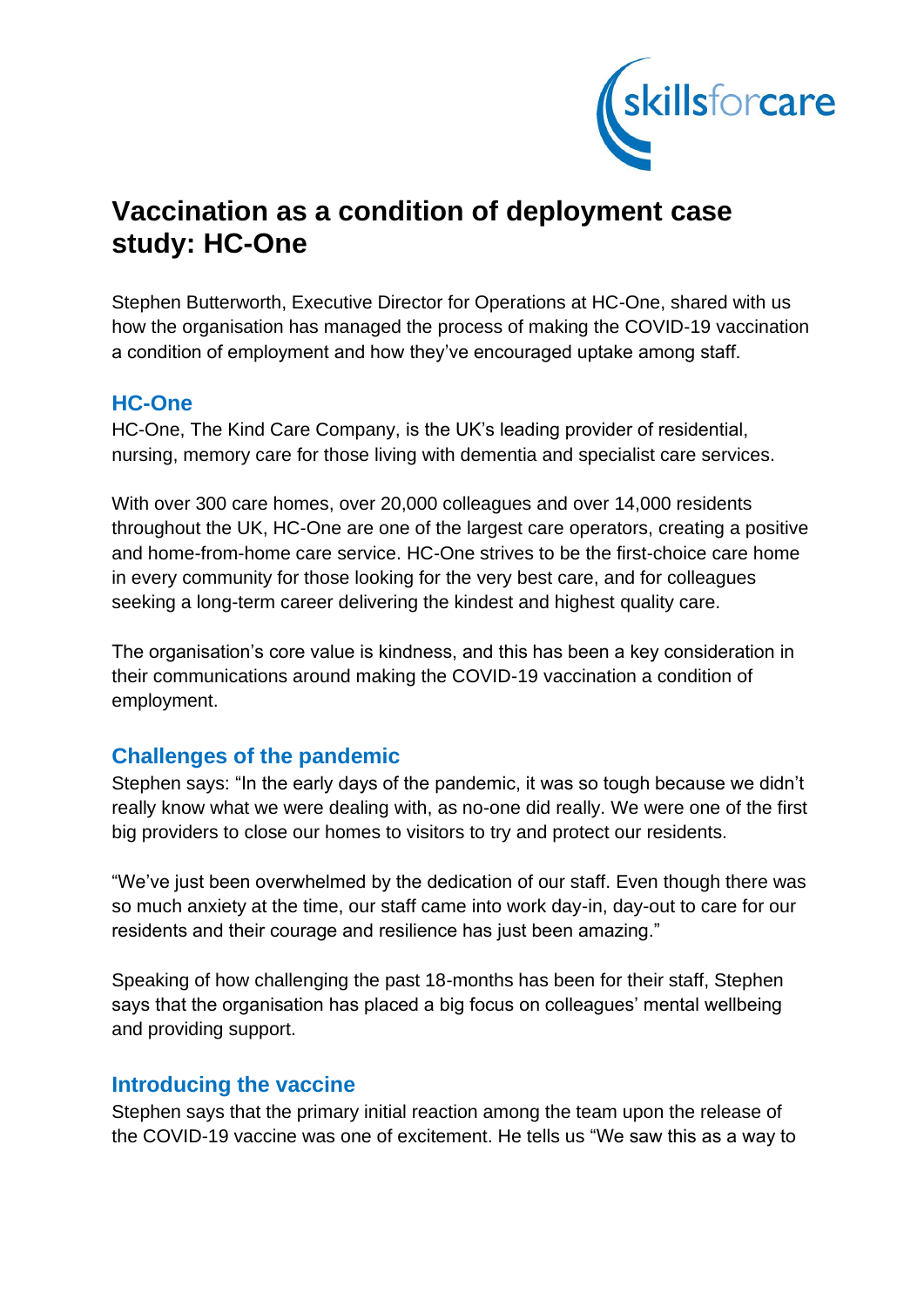

protect our residents and our colleagues, so there was a real excitement in the organisation.

"Obviously being in the care sector we were one of the first groups to be able to benefit from the vaccine, so most of our staff were happy to be able to do that and protect the residents who they support, themselves, and their families."

Once the vaccine was available, HC-One were quick to start communication with staff about the vaccination programme to encourage uptake and help overcome any obstacles.

The team have also introduced a consultation with colleagues about how to implement making the COVID-19 vaccination a condition of employment.

## **Information sharing**

Stephen highlights that at the initial provision of the vaccine, there was still a lot unknown about the vaccine and so a key focus for their communications and leadership teams was to communicate information and answers from trusted sources about the vaccination and what to expect. The fact that colleagues' friends and family had mostly not yet had the vaccination meant that there was some natural trepidation about having it.

The HC-One team created a range of different content across different channels to help support staff in finding out more about the vaccination, including running webinars, sharing documents with latest vaccines updates, and sharing NHS and Government guides about the safety of the vaccination.

The webinars included question and answer sessions, where common queries from colleagues were answered. The team also created a video of colleagues who had initially been nervous about getting the vaccine, sharing their experience.

## **Creating a taskforce**

The organisation had a COVID-19 team in place from the start of the pandemic, and once the vaccine became available, they also created an additional vaccination taskforce. This was led by Stephen along with colleagues from HR, the COVID-19 team, health and safety, and communications.

As well as information sharing, the taskforce also undertook some practical operations to support staff around the vaccine. This included supporting staff in getting to the vaccine clinics, accompanying more nervous staff to their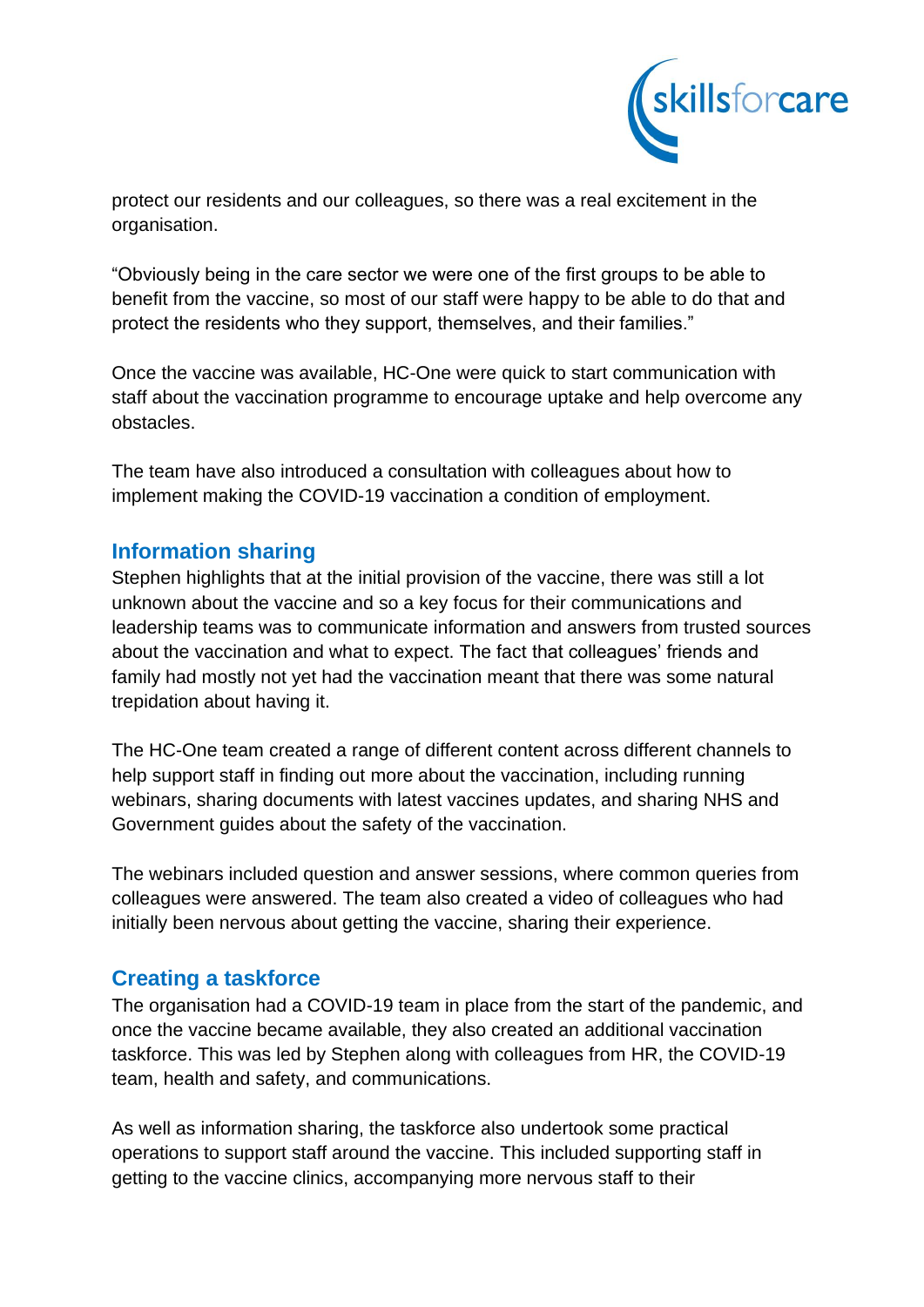

appointments, and reviewing HC-One's policy around sickness leave to support any staff who had an adverse reaction to the vaccine.

The team also ran one-to-one sessions for colleagues who were more apprehensive about the vaccine, allowing the individual the chance to talk to their manager and the HR team directly about their worries and challenges around the vaccine.

Stephen says: "Long before we went down the path of making the COVID-19 vaccine a condition of employment, our focus was on supporting, encouraging and educating.

"We wanted to come back to the national guidelines and sources that were respected and signpost our colleagues to the right sources so they could do their own research and reassure themselves."

The team also reached out to their colleagues' communities and local leaders, such as faith leaders, as Stephen explains that some faith groups may have had concerns about the vaccine related to their faith.

He says: "We wanted to work with local community leaders and faith leaders, and really work in partnership to help reassure our colleagues on the safety of the vaccine."

### **Positive impact**

Across the combined methods of communication, information sharing and practical support the HC-One team did see a positive impact on uptake of the vaccine.

Stephen tells us: "I don't think it was one specific initiative that was the gamechanger in encouraging the majority of colleagues to have the vaccine, it's been a journey to reach such high uptake levels."

At the time of speaking around 91.5% of the HC-One team had been vaccinated but this has continued to rise and currently 93.8% of colleagues have received their first dose of the vaccine. Stephen also adds that colleagues became more confident as people across the wider society also started to have the vaccine.

## **Making the COVID-19 vaccination a condition of employment**

Speaking of their decision to make the COVID-19 vaccine a condition of employment, which came ahead of the national legislation in England, and has also been put in place across HC-One in Wales and Scotland, Stephen says: "What it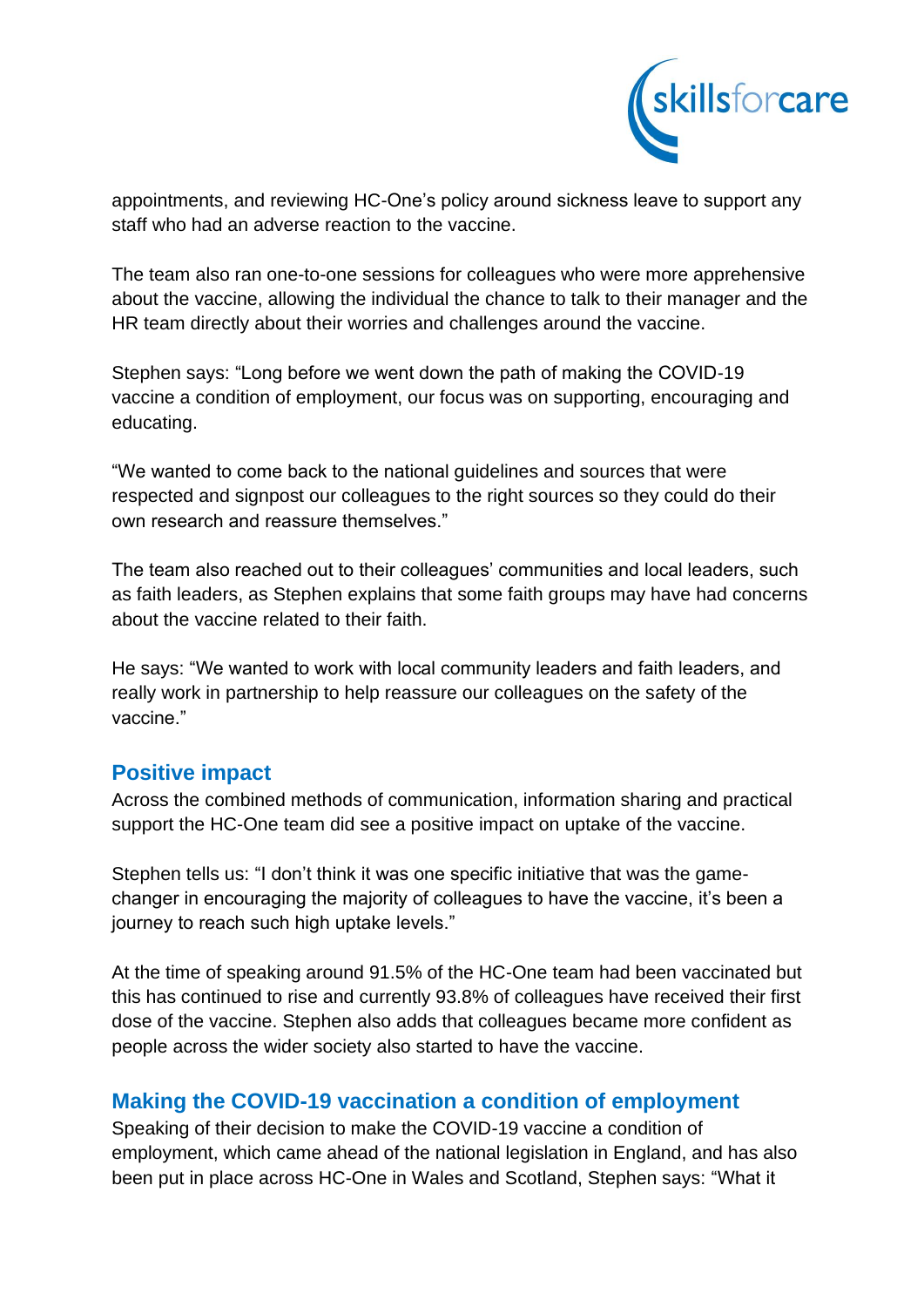

came down to was our responsibility to our residents, and we've got to do everything [to support them].

"We look after some of the most vulnerable people in society and we felt that this was one more thing we could do to protect our residents. We as an organisation feel we have a responsibility to do everything we can to protect our residents, and protect our colleagues as well.

"We know that if COVID-19 gets into a home with a significant number of people who aren't vaccinated the impact could be massive. That is what really unites us as an organisation behind that position, our single priority is to protect residents."

Of course, Stephen explains it still wasn't an easy decision. He says: "It was a difficult decision because we expected it to have an impact on some of our loyal colleagues who had made a decision not to have the vaccine. However, what gave us the confidence it was the right decision to make is that it's about protecting our residents.

"We therefore made the decision prior to the regulations being brought forward in England, and that's why we're making this a condition of employment for all HC-One colleagues, not only for those in England but colleagues in Wales and Scotland too, as well as those in our Support Centre."

When it came to communicating HC-One's decision to staff, the organisation wrote a letter directly to all colleagues to ensure everyone was reached individually, as well as communicating the update at their quarterly company call and through the organisation's social media channels.

The initial reaction among the team was that it wasn't unexpected. Stephen tells us: "It didn't come as a surprise to the vast majority of colleagues that we'd made the decision, as I think colleagues knew how important we felt it was that they were vaccinated, given all the initiatives over previous months to encourage all colleagues to be vaccinated."

Stephen does say there are of course some colleagues who are upset with the decision and who are not yet vaccinated. Stephen explains they're working closely with those colleagues to find a solution, saying: "We want all colleagues to stay with us.